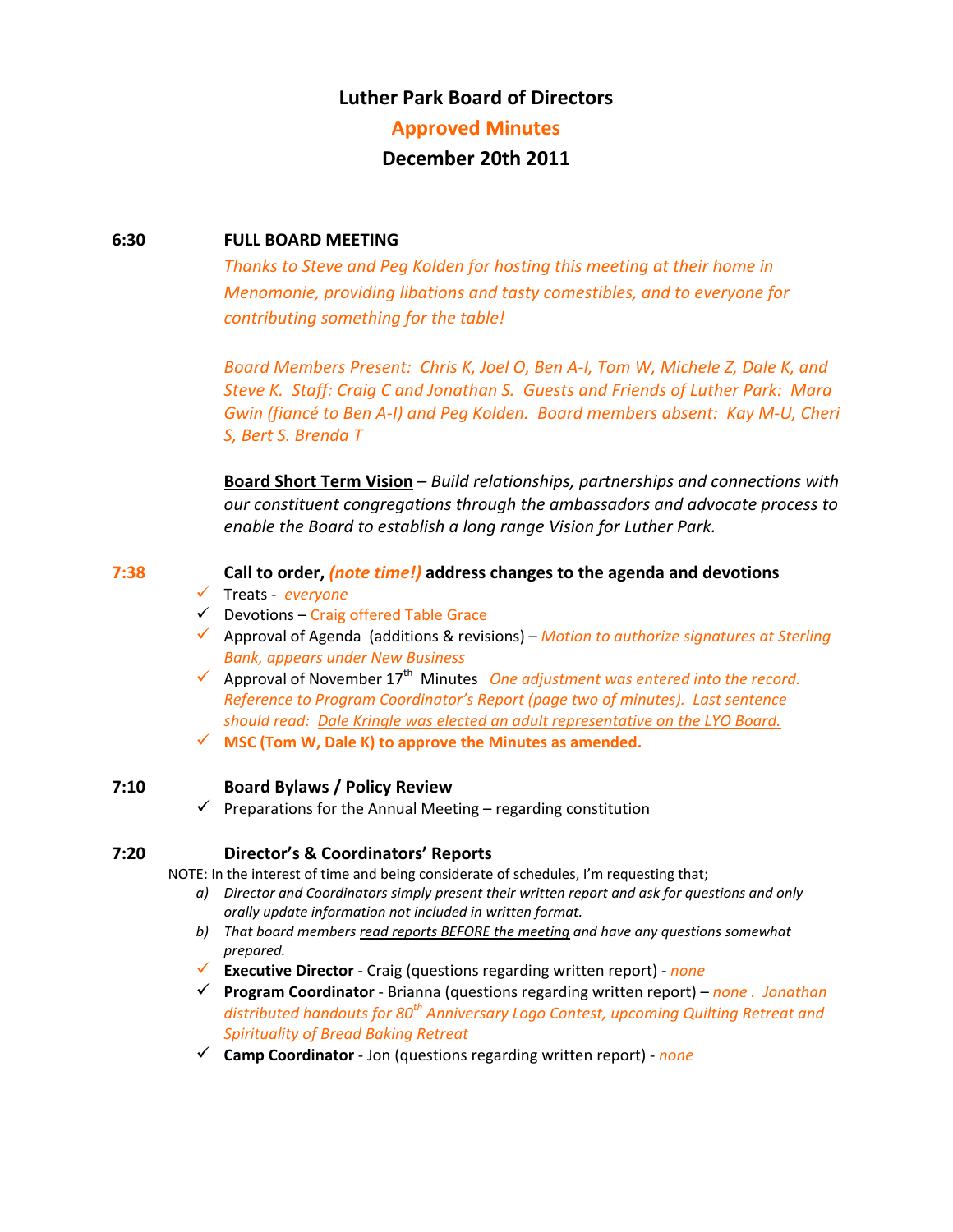## **7:30 Committee Reports**

- Finance Committee *Brief update* and anything **requiring Board action** *will be meeting January 6*
- Accept Financial Report ‐ *MSC (Ben A‐I, Chris K) to accept (not approve) Financial* **Report.** Craig lifted up a positive note, that at this time of the year, we are \$40-43K *better in Accounts Payable than we were last year at this time, though we do still have \$40K to pay down.*
- Property Committee ‐ *Brief update* and anything **requiring Board action** *will be doing a walk‐through of the Director's house before the January 10 Board Meeting*
- Program Committee ‐ *Brief update* and anything **requiring Board action** *Had an exiting (and perhaps exciting) conversation with Briana*
- Executive Committee *Steve and Joel met with Briana for an exit interview*

# **7:45 Unfinished business**

- o 80th Anniversary of LPBC *Logo contest is the priority at this time; hope to announce Logo winner at Annual Meeting*
- $\circ$  Budget for 2012 (moved to Jan. 10<sup>th</sup> Meeting)
- $\circ$  Posting for Program Position (moved to Jan. 10<sup>th</sup> Meeting)
- o Board nominations for 2012/ Cluster openings? Nominating committee for (January Steve, Joel, Ben, Cheri)
	- $\triangleright$  Nomination for Board membership in January
	- ALSO cluster 3 clergy; Jim Page *Ben will check with Bp. Pederson and with Eau Claire Dean Rev. Christine Emerson for suggestions*

## **8:00 New business**

- o Annual meeting updates / notice Extended meeting notice (constitution/bylaws) Cards w/ web link to annual report / constitution / bylaws
- $\circ$  Auditor's Report (moved to Jan. 10<sup>th</sup> Meeting)
- o Summer Camper rates discussed, with input from Craig and Jonathan. *MSC (Chris K/Tom W) to set 2012 summer rate at \$375.00 (deposit \$125.00) with a tiered opportunity for families to support more fully the real cost of a week at camp (information supplied with registration and on web site.)*
- o Schedule Board Retreat to discuss Mutual Management Agreement *Steve will poll the Board members via "Meeting Doodle."*
- o Discussion of Executive Closed session following Board retreat
- o Signature Cards. *MSC (Joel O/Ben A‐I) to approve Craig and Brenda as signatories at Sterline Bank for loan renewal.*